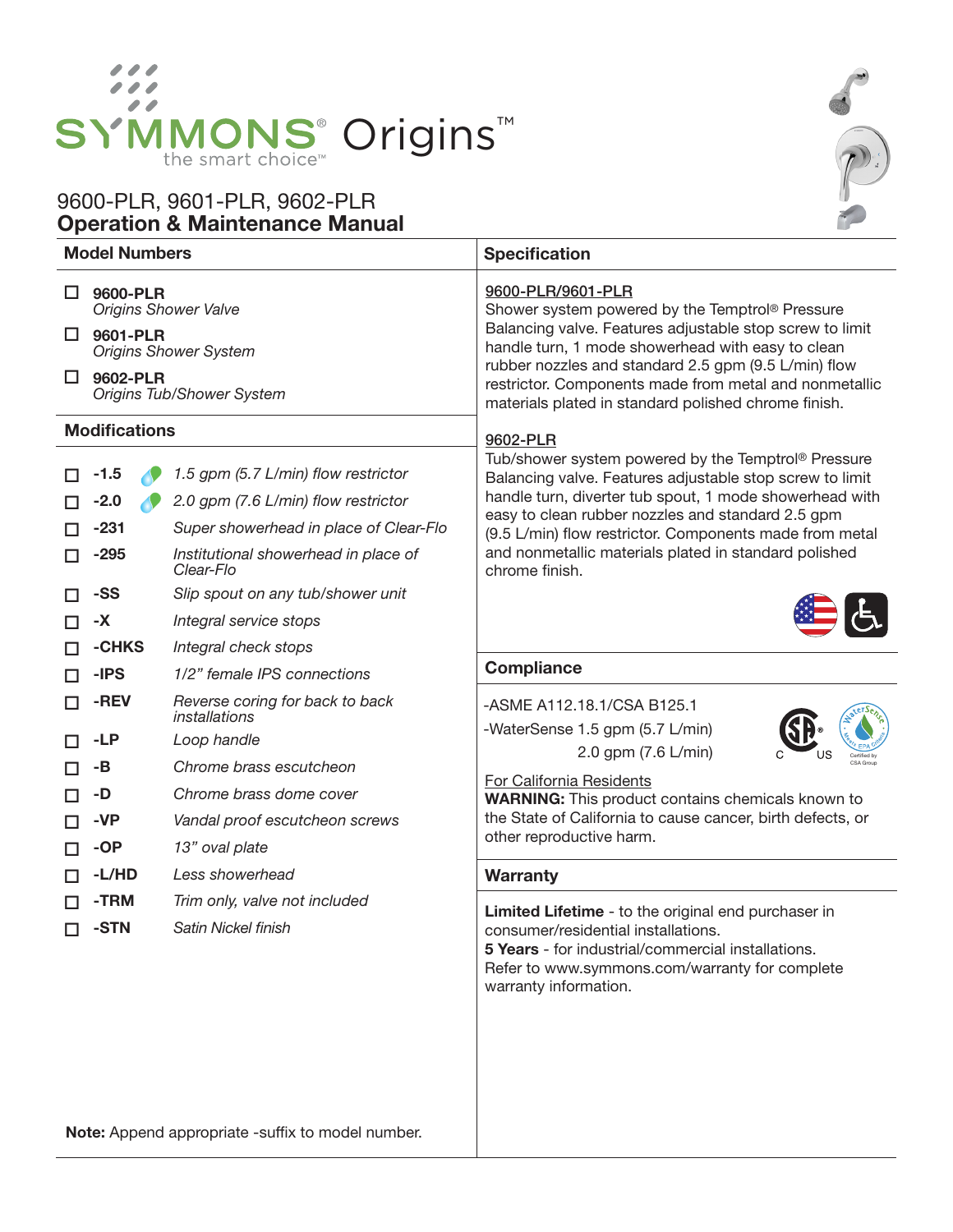

#### Notes:

1) All dimensions measured from nominal rough-in (see F as reference).

2) Dimensions subject to change without notice.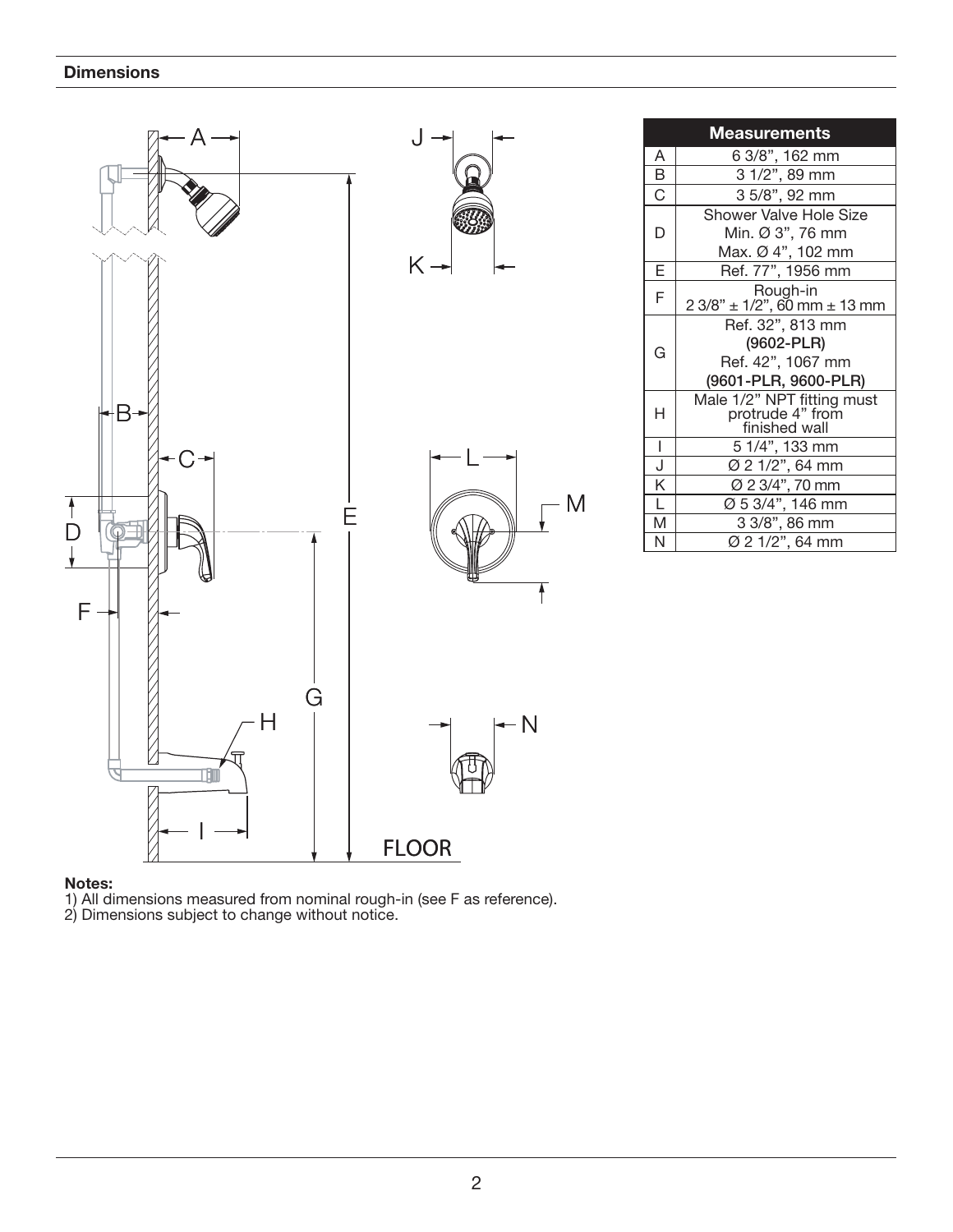

#### Notes:

- 1) Apply a bead of silicone around the perimeter of all shower trim installed flush to the finished wall. Leave opening on bottom of escutcheon for weep hole.
- 2) Apply plumber tape to all threaded connections.
- 3) Escutcheon artwork is dependent on handle style.

| <b>Replacement Parts</b> |                          |                    |  |
|--------------------------|--------------------------|--------------------|--|
| <b>Item</b>              | <b>Description</b>       | <b>Part Number</b> |  |
| A                        | Showerhead               | $4 - 141*$         |  |
| B<br>$\overline{C}$      | Shower Arm &<br>Flange   | 300S*              |  |
| D<br>H                   | Handle<br>Assembly       | RTS-063*           |  |
| E                        | Dome Cover               | $T-19*$            |  |
| F<br>G                   | Shower<br>Escutcheon Kit | 9600-PLR-ESC*      |  |
| I                        | <b>Tub Spout</b>         | $054*$             |  |

\*Note: Append -STN to part number for Satin Nickel finish.

| <b>Tools Required</b>        |  |  |
|------------------------------|--|--|
| Adjustable wrench            |  |  |
| Allen wrench (1/8")          |  |  |
| Phillips head<br>screwdriver |  |  |
| Plumber tape                 |  |  |
| Silicone                     |  |  |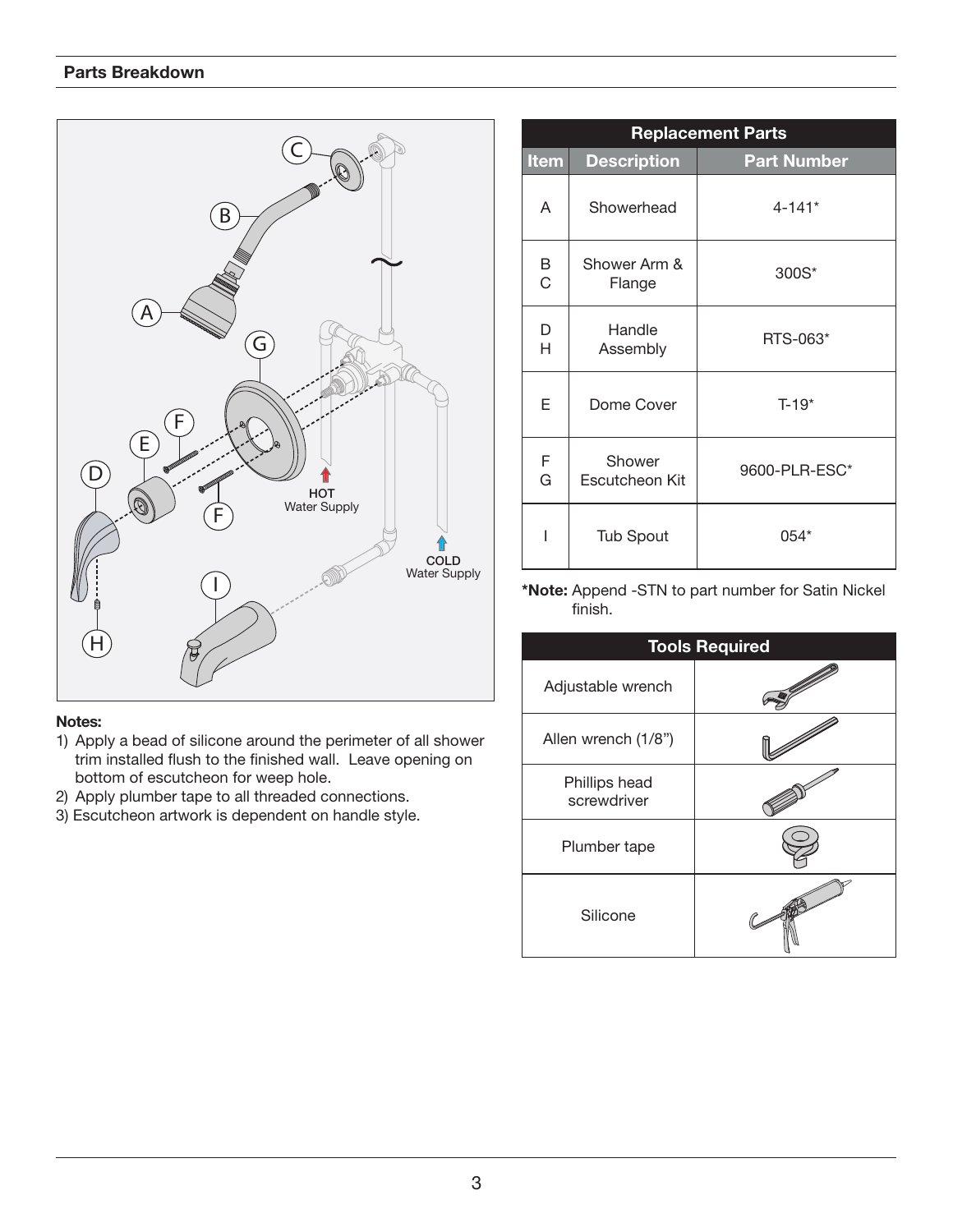## **Installation**

#### Note:

For valve body installation, please see valve body manual.

1) Install shower escutcheon (G) to shower valve. Secure with two screws (F).



2) Install dome cover (E) to valve by turning clockwise.



3) Install handle (D) to valve and secure with set screw (H).



Note: Handle should be facing the 6 o'clock position.

4) Install tub spout (I) to pipe fitting. Turn clockwise to secure.



5) Attach shower arm (B) and flange (C) to vertical shower pipe. Turn clockwise to tighten.



6) Install showerhead (A) to shower arm (B). Turn clockwise to tighten.

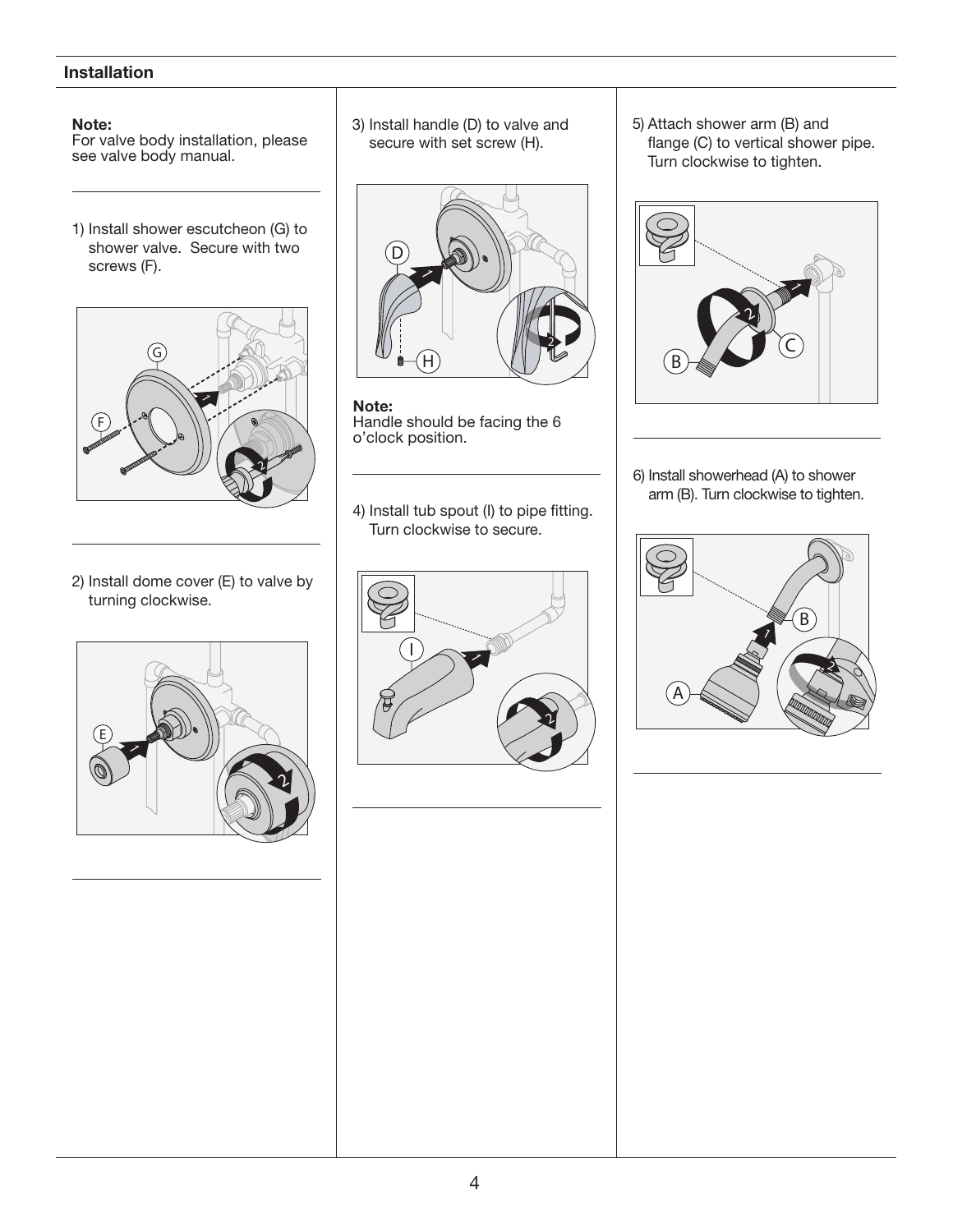## Operation (Temperature Control)

1) Turn shower handle counterclockwise approximately 1/4 turn to put valve in cold position.



#### 2) Turn shower handle counterclockwise approximately 1/2 turn to put valve in warm position.



3) Turn shower handle counterclockwise approximately 3/4 turn to put valve in hot position.



## Operation (Diverter Control)

1) Diverter lever in down position for tub spout operation. 2) Diverter lever in up position for shower operation.





## Troubleshooting Chart

| <b>Problem</b>      | Cause                                                           | <b>Solution</b>                                                                                                                            |
|---------------------|-----------------------------------------------------------------|--------------------------------------------------------------------------------------------------------------------------------------------|
| Finish is spotting. | Elements in water supply may cause<br>water staining on finish. | Clean finished trim area with a soft<br>cloth using mild soap and water or a<br>non-abrasive cleaner and then quickly<br>rinse with water. |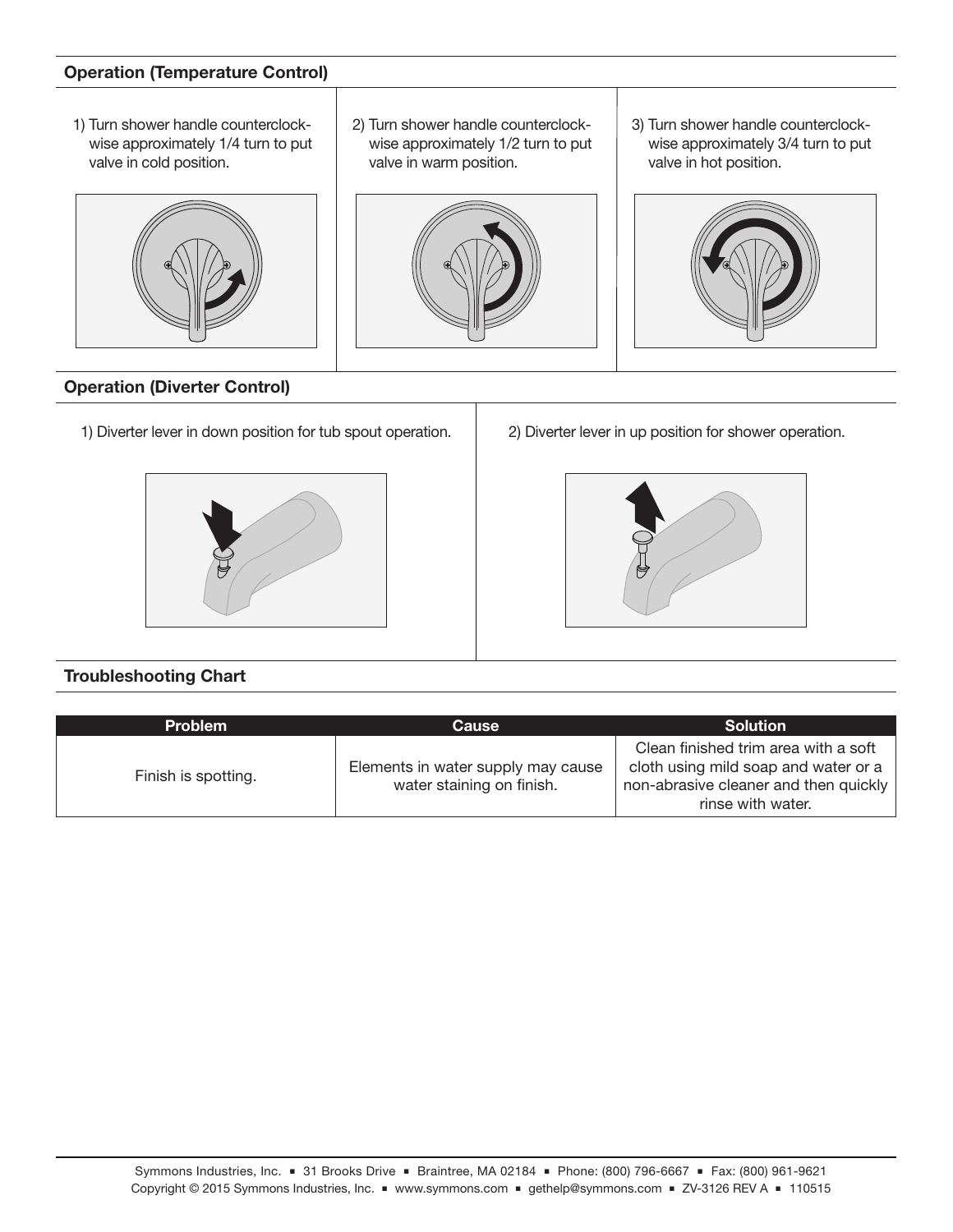

# Manual de funcionamiento y mantenimiento 9600-PLR, 9601-PLR, 9602-PLR



| Números de modelo                                                                                                                                                           |                                      |                                                                                                                                                                                           | Especificación                                                                                                                                                                                                                                                                                                                                                                                                                 |  |
|-----------------------------------------------------------------------------------------------------------------------------------------------------------------------------|--------------------------------------|-------------------------------------------------------------------------------------------------------------------------------------------------------------------------------------------|--------------------------------------------------------------------------------------------------------------------------------------------------------------------------------------------------------------------------------------------------------------------------------------------------------------------------------------------------------------------------------------------------------------------------------|--|
| 9600-PLR<br>П<br>Válvula para ducha Origins<br>9601-PLR<br>П<br>Sistema para ducha Origins<br>9602-PLR<br>П<br>Sistema para bañera y ducha Origins<br><b>Modificaciones</b> |                                      |                                                                                                                                                                                           | 9600-PLR/9601-PLR<br>Sistema para ducha con válvula compensadora de<br>presión Temptrol®. Cuenta un tornillo con tope ajustable<br>para limitar el giro de la manija, con un cabezal de ducha<br>de 1 función con boquillas de goma fáciles de limpiar<br>y un reductor de caudal de 2,5 gpm (9,5 L/min). Los<br>componentes están hechos de materiales metálicos y no<br>metálicos recubiertos con un acabado en cromo pulido |  |
|                                                                                                                                                                             |                                      |                                                                                                                                                                                           | estándar.                                                                                                                                                                                                                                                                                                                                                                                                                      |  |
| П                                                                                                                                                                           | $-1.5$<br>$-2.0$<br>$-231$<br>$-295$ | Restrictor de flujo 1,5 gpm (5,7 l/min)<br>Restrictor de flujo 2,0 gpm (7,6 l/min)<br>Un cabezal de ducha Super en lugar de<br>un Clear-Flo<br>Un cabezal de ducha Institucional en lugar | 9602-PLR<br>Sistema para bañera y ducha con válvula compensadora<br>de presión Temptrol®. Incluye un tornillo con tope<br>ajustable para limitar el giro de la manija, un tubo surtidor<br>de agua para la bañera, un cabezal de ducha de 1 función<br>con boquillas de goma fáciles de limpiar y un reductor de                                                                                                               |  |
| п                                                                                                                                                                           | -SS                                  | de un Clear-Flo<br>Un surtidor de montaje deslizante en<br>cualquiera de las unidades para bañera<br>y ducha                                                                              | caudal de 2,5 gpm (9,5 L/min). Los componentes están<br>hechos de materiales metálicos y no metálicos recubiertos<br>con un acabado en cromo pulido estándar.                                                                                                                                                                                                                                                                  |  |
| п                                                                                                                                                                           | -X                                   | Llaves de paso integrales para servicio                                                                                                                                                   |                                                                                                                                                                                                                                                                                                                                                                                                                                |  |
| П                                                                                                                                                                           | -CHKS                                | Llaves de paso integrales para verificación                                                                                                                                               |                                                                                                                                                                                                                                                                                                                                                                                                                                |  |
| П<br>П                                                                                                                                                                      | -IPS<br>-REV                         | Salida de unión hembra de 1/2" I.P.S.<br>Conexión inversa para instalaciones<br>encontrada (espalda con espalda)                                                                          | <b>Cumplimiento</b><br>-ASME A112.18.1/CSA B125.1                                                                                                                                                                                                                                                                                                                                                                              |  |
| П                                                                                                                                                                           | -LP                                  | Mango con presilla                                                                                                                                                                        | -WaterSense 1,5 gpm (5,7 l/min)                                                                                                                                                                                                                                                                                                                                                                                                |  |
| П                                                                                                                                                                           | -В                                   | Montaje decorativo de latón cromado                                                                                                                                                       | 2,0 gpm (7,6 L/min)                                                                                                                                                                                                                                                                                                                                                                                                            |  |
| П                                                                                                                                                                           | -D                                   | Cubierta del domo de latón cromado                                                                                                                                                        | Garantía                                                                                                                                                                                                                                                                                                                                                                                                                       |  |
| ΙI                                                                                                                                                                          | -VP                                  | Tornillos para montaje decorativo a prueba<br>de vandalismo                                                                                                                               | Vida útil limitada - al comprador final original en<br>instalaciones del consumidor/residenciales.                                                                                                                                                                                                                                                                                                                             |  |
| п.                                                                                                                                                                          | -OP                                  | Placa ovalada de 13"                                                                                                                                                                      | 5 años - para instalaciones industriales y comerciales.                                                                                                                                                                                                                                                                                                                                                                        |  |
|                                                                                                                                                                             | -L/HD                                | Sin el cabezal de ducha                                                                                                                                                                   | Consulte www.symmons.com/warranty para obtener<br>información completa sobre la garantía.                                                                                                                                                                                                                                                                                                                                      |  |
|                                                                                                                                                                             | -TRM                                 | Borde solamente, válvula no incluida                                                                                                                                                      |                                                                                                                                                                                                                                                                                                                                                                                                                                |  |
|                                                                                                                                                                             | -STN                                 | Acabado de níquel satinado                                                                                                                                                                |                                                                                                                                                                                                                                                                                                                                                                                                                                |  |
|                                                                                                                                                                             |                                      |                                                                                                                                                                                           |                                                                                                                                                                                                                                                                                                                                                                                                                                |  |

Nota: Anexar el -sufijo apropiado al número de modelo.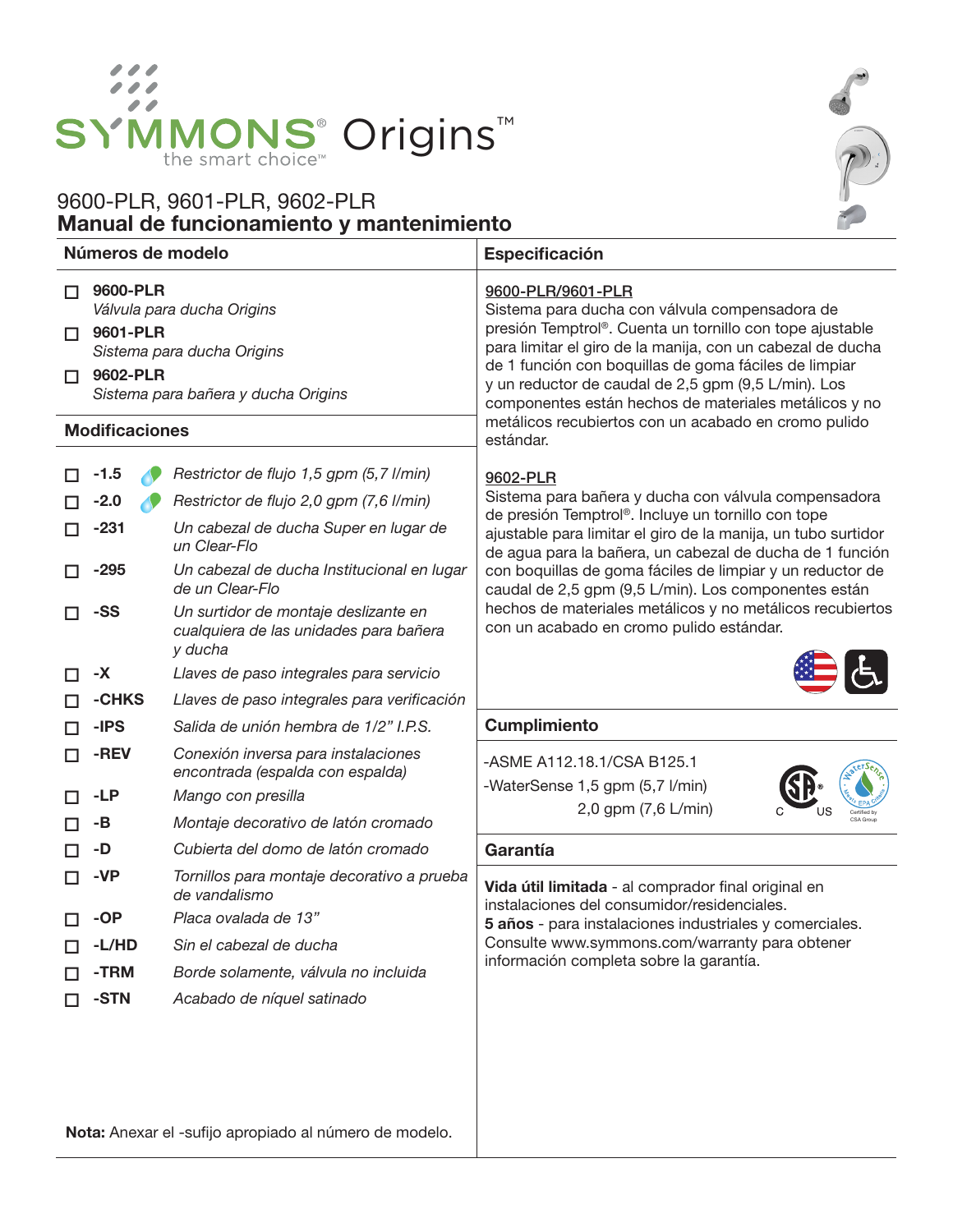

#### Notas:

1) Todas las dimensiones tomadas desde el empotrado (ver F para referencia).

2) Las dimensiones están sujetas a cambios sin previo aviso.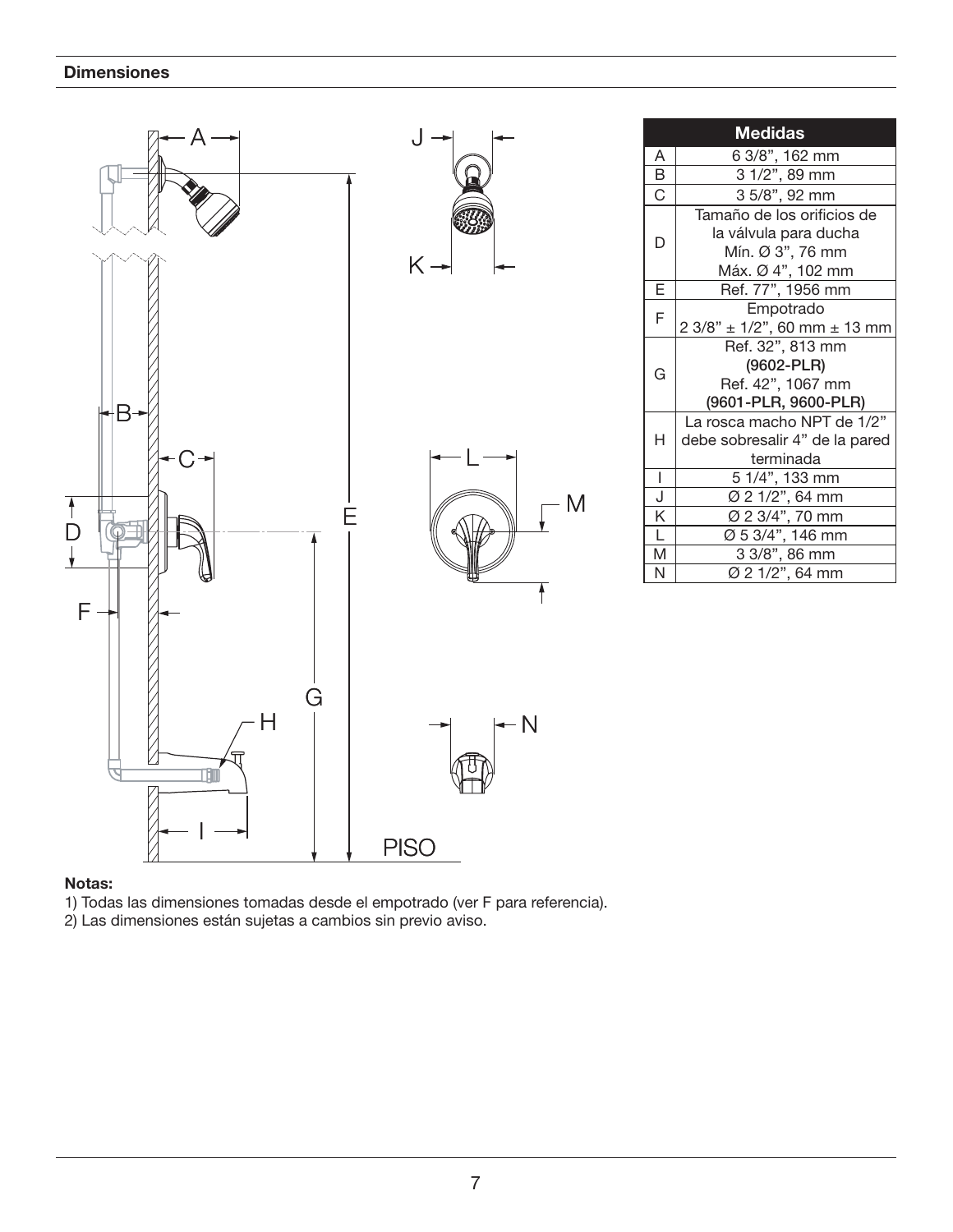## Desglose de piezas



#### Notas:

- 1) Aplicar una cama de silicona alrededor del perímetro del borde de la ducha a nivel de la pared terminada. Deje un orificio en la parte inferior del montaje decorativo para drenar la humedad.
- 2) Coloque cinta de teflón en todas las uniones ranuradas.
- 3) El diseño del montaje decorativo depende del tipo de mango.

| <b>Repuestos</b> |                                                    |                 |  |
|------------------|----------------------------------------------------|-----------------|--|
| <b>Artículo</b>  | <b>Descripción</b>                                 | Número de pieza |  |
| A                | Cabezal de<br>ducha                                | $4 - 141*$      |  |
| B<br>C           | Brazo de la<br>ducha y brida                       | 300S*           |  |
| D<br>н           | Conjunto de<br>la manija                           | RTS-063*        |  |
| F                | Cubierta del<br>domo                               | $T-19*$         |  |
| F<br>G           | Juego de<br>montaje<br>decorativo<br>para la ducha | 9600-PLR-ESC*   |  |
|                  | Surtidor para<br>bañera                            | $0.54*$         |  |

\*Nota: Anexar -STN al número de pieza para el acabado de níquel satinado.

| <b>Herramientas requeridas</b> |  |  |
|--------------------------------|--|--|
| Llave inglesa                  |  |  |
| Llave Allen (1/8")             |  |  |
| Destornillador phillips        |  |  |
| Cinta de teflón                |  |  |
| Silicona                       |  |  |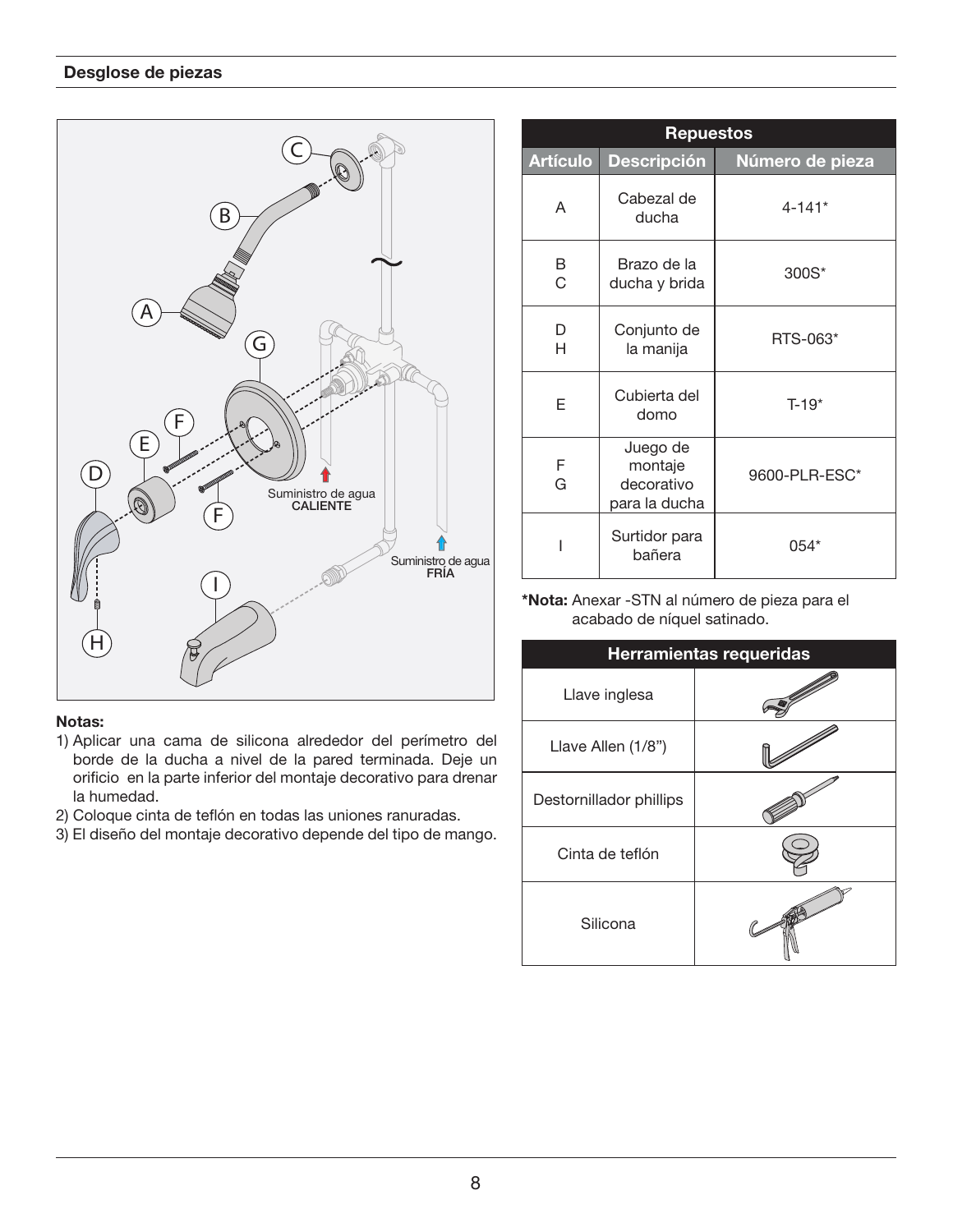## Instalación

#### Nota:

Para instalar el cuerpo de la válvula, vea el manual.

1) Instale el montaje decorativo de la ducha (G) a la válvula de la ducha. Ajústelo con dos tornillos (F).



2) Para instalar la cubierta del domo (E) a la válvula gire en sentido de las agujas del reloj.



3) Instale el mango (D) a la válvula y ajústelo con un tornillo de presión (H).



#### Nota:

La manija debe situarse en la posición de las 6 en punto.

4) Instale el surtidor para la bañera (I) a la conexión de la tubería. Girar en el sentido de las agujas del reloj para ajustar.



5) Una el brazo de la ducha (B) y la brida (C) al tubo vertical de la ducha. Gire en el sentido de las agujas del reloj para apretar.



6) Instale el cabezal de ducha (A) al brazo de la ducha (B). Gire en el sentido de las agujas del reloj para apretar.

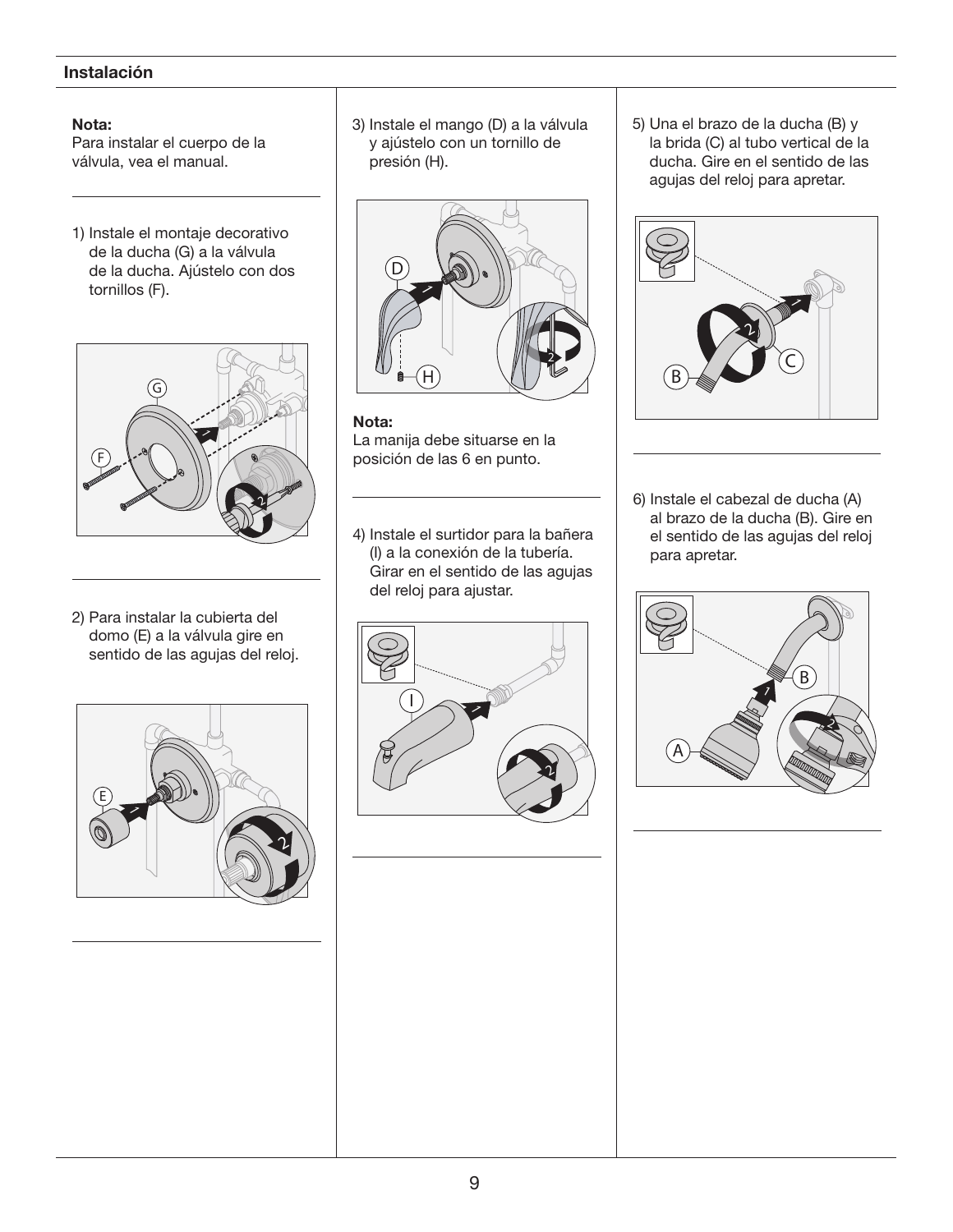#### Funcionamiento (Regulador de temperatura)

1) Gire el mango de la ducha 1/4 de vuelta en sentido contrario a las agujas del reloj para colocar la válvula en la posición de agua fría.



2) Gire el mango de la ducha 1/2 de vuelta en sentido contrario a las agujas del reloj para colocar la válvula en la posición de agua tibia.



3) Gire el mango de la ducha 3/4 de vuelta en sentido contrario a las agujas del reloj para colocar la válvula en la posición de agua caliente.



Funcionamiento (Regulador del desviador)

1) Palanca del desviador hacia abajo para utilizar el surtidor para bañera.



2) Palanca del desviador hacia arriba para utilizar la ducha.



## Tabla de resolución de problemas

| <b>Problema</b>               | Causa                                                                                        | <b>Solución</b>                                                                                                                                        |
|-------------------------------|----------------------------------------------------------------------------------------------|--------------------------------------------------------------------------------------------------------------------------------------------------------|
| El acabado se está manchando. | Las partículas en el suministro de agua<br>pueden provocar que el agua manche<br>el acabado. | Limpie el área con acabado con un<br>paño suave, usando jabón suave<br>y agua o un limpiador no abrasivo,<br>y luego enjuague rápidamente<br>con agua. |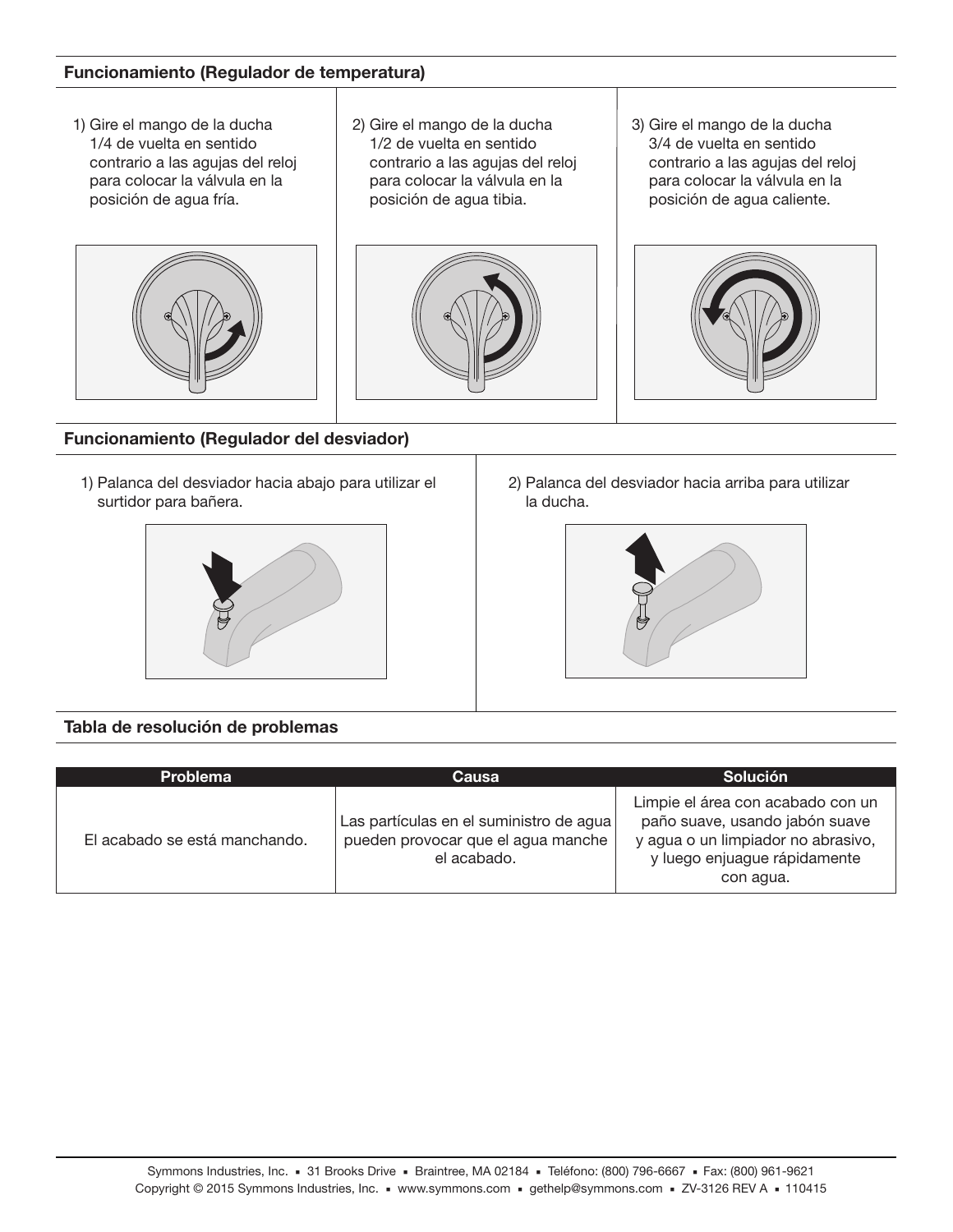

# Manuel d'utilisation et d'entretien 9600-PLR, 9601-PLR, 9602-PLR

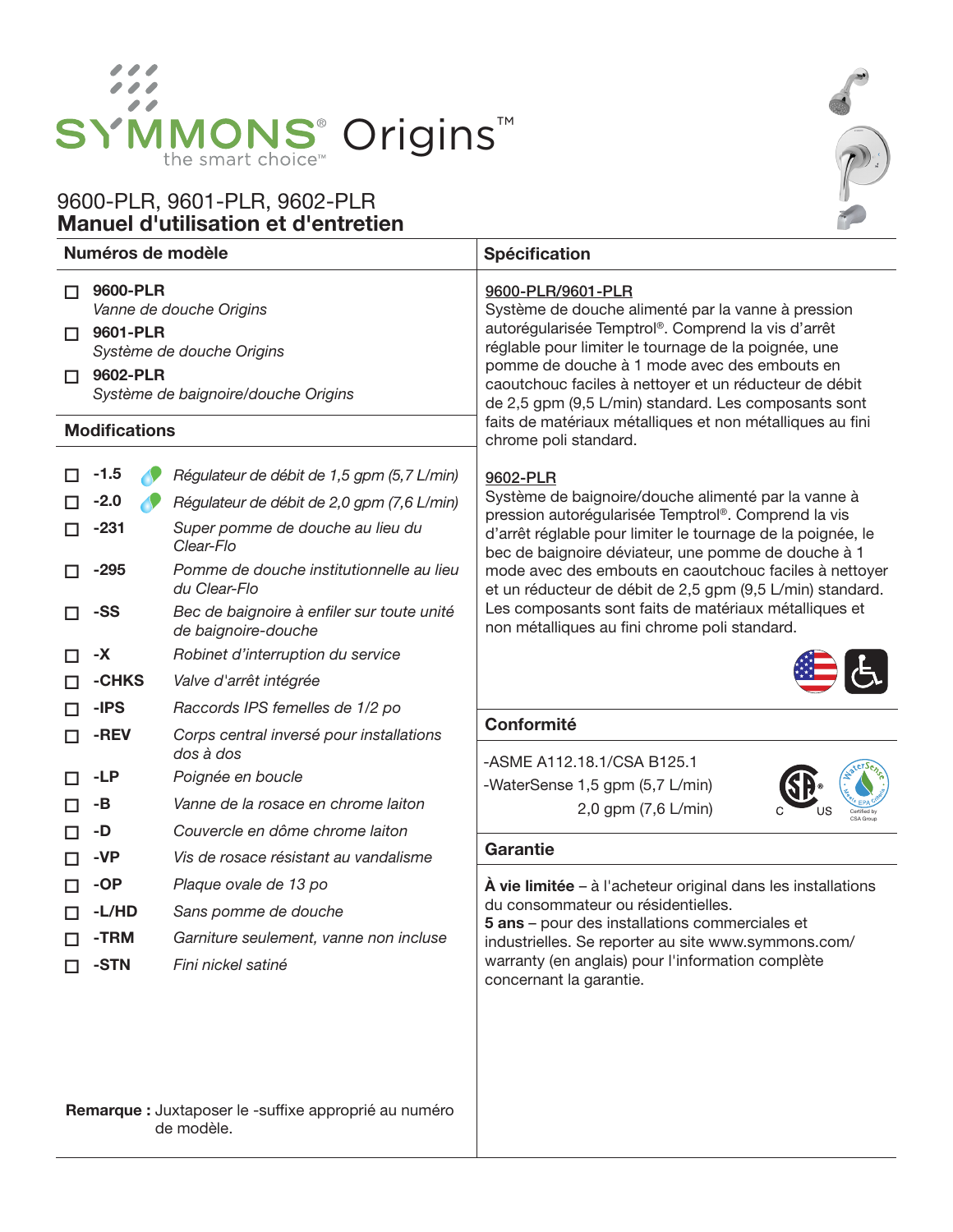

#### Remarques :

1) Toutes les dimensions sont mesurées à partir de la robinetterie brute nominale (voir F en référence).

2) Les dimensions sont sujettes à changer sans préavis.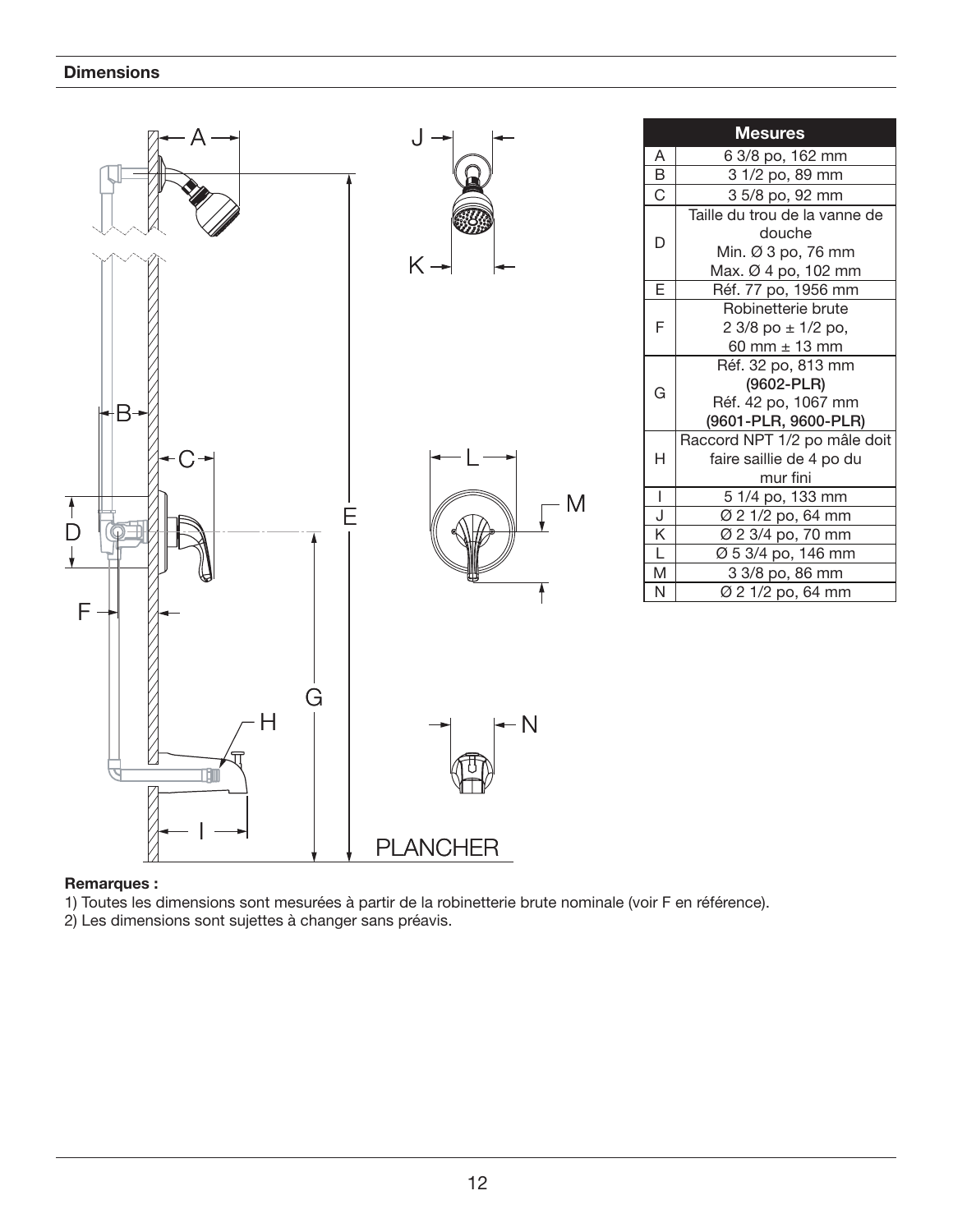

#### Remarques :

- 1) Appliquez un joint de silicone autour du périmètre de la garniture de la douche installée à égalité avec le mur fini. Laissez une ouverture au fond de la rosace pour un trou d'évacuation.
- 2) Appliquez du ruban de plombier à toutes les connections filetées.
- 3) Le motif de la rosace dépend du style de la poignée.

| Pièces de remplacement |                                    |                 |
|------------------------|------------------------------------|-----------------|
| <b>Article</b>         | <b>Description</b>                 | Numéro de pièce |
| A                      | Pomme de<br>douche                 | $4 - 141*$      |
| B<br>C                 | Bras et bride<br>de douche         | 300S*           |
| D<br>н                 | Assemblage<br>De la poignée        | RTS-063*        |
| E                      | Couvercle en<br>dôme               | $T-19*$         |
| F<br>G                 | Douche<br>Ensemble de<br>la rosace | 9600-PLR-ESC*   |
|                        | Bec de<br>baignoire                | 054*            |

#### \*Remarque : Juxtaposer le -STN au numéro de pièce pour le fini Nickel satiné.

| <b>Outils requis</b> |  |  |
|----------------------|--|--|
| Clef ajustable       |  |  |
| Clef Allen (1/8 po)  |  |  |
| Tournevis cruciforme |  |  |
| Ruban de plombier    |  |  |
| Silicone             |  |  |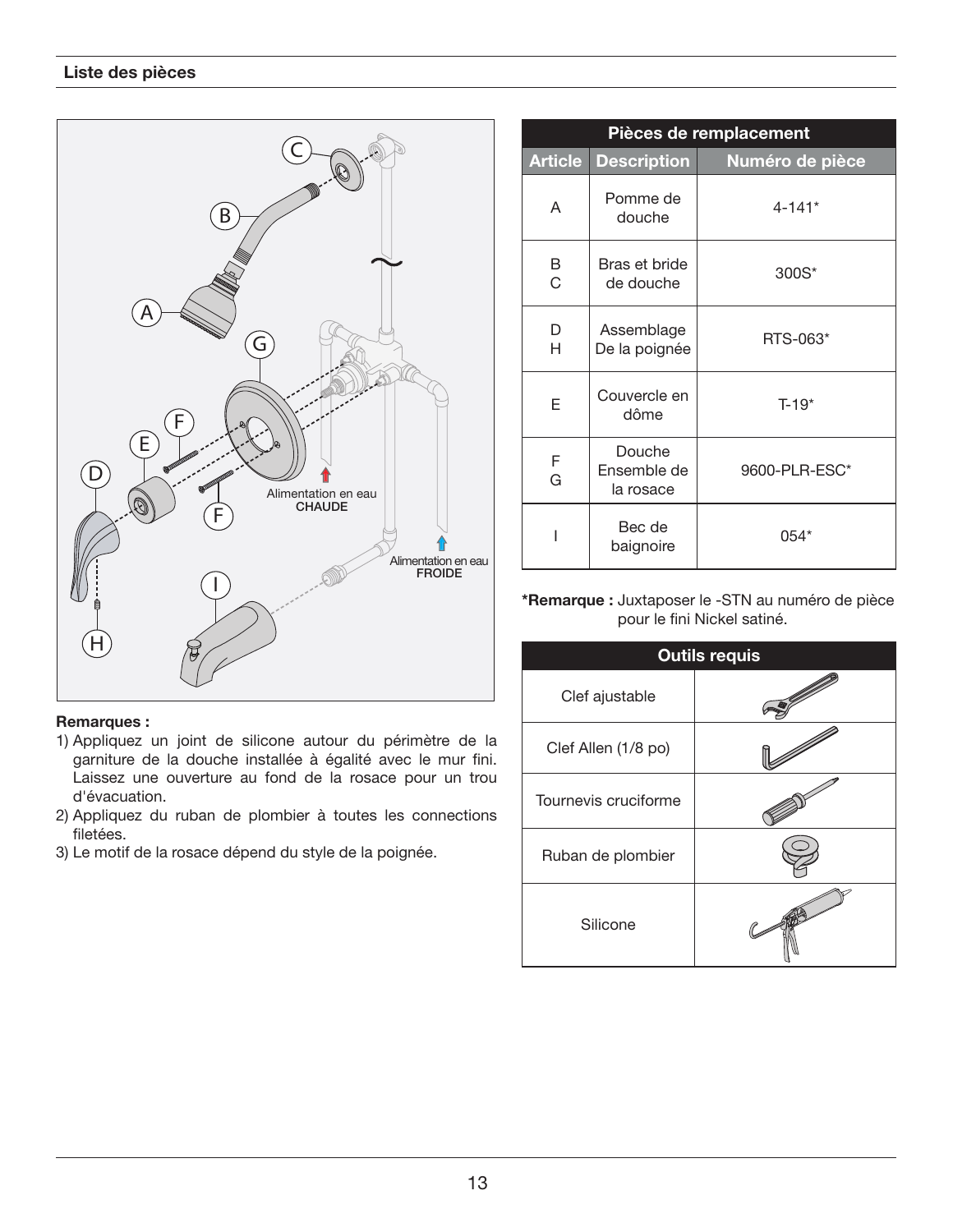## Installation

#### Remarque :

Pour l'installation du corps de vanne, veuillez consulter le manuel de corps de vanne.

1) Installez la rosace de douche (G) à la vanne de douche. Fixez avec deux vis (F).



2) Installez le couvercle du dôme (E) à la vanne en tournant dans le sens des aiguilles d'une montre.



3) Installez la poignée (D) à la vanne et fixez avec la vis de pression (H).



Remarque : La poignée devrait faire face à la position 18h sur l'horloge.

4) Installez le bec de baignoire (I) au raccord de tuyauterie. Tournez dans les sens des aiguilles d'une montre pour fixer en place.



5) Attachez le bras de douche (B) et la bride (C) au tuyau de douche vertical. Tournez dans les sens des aiguilles d'une montre pour serrer.



6) Installez la pomme de douche (A) au bras de douche (B). Tournez dans les sens des aiguilles d'une montre pour serrer.